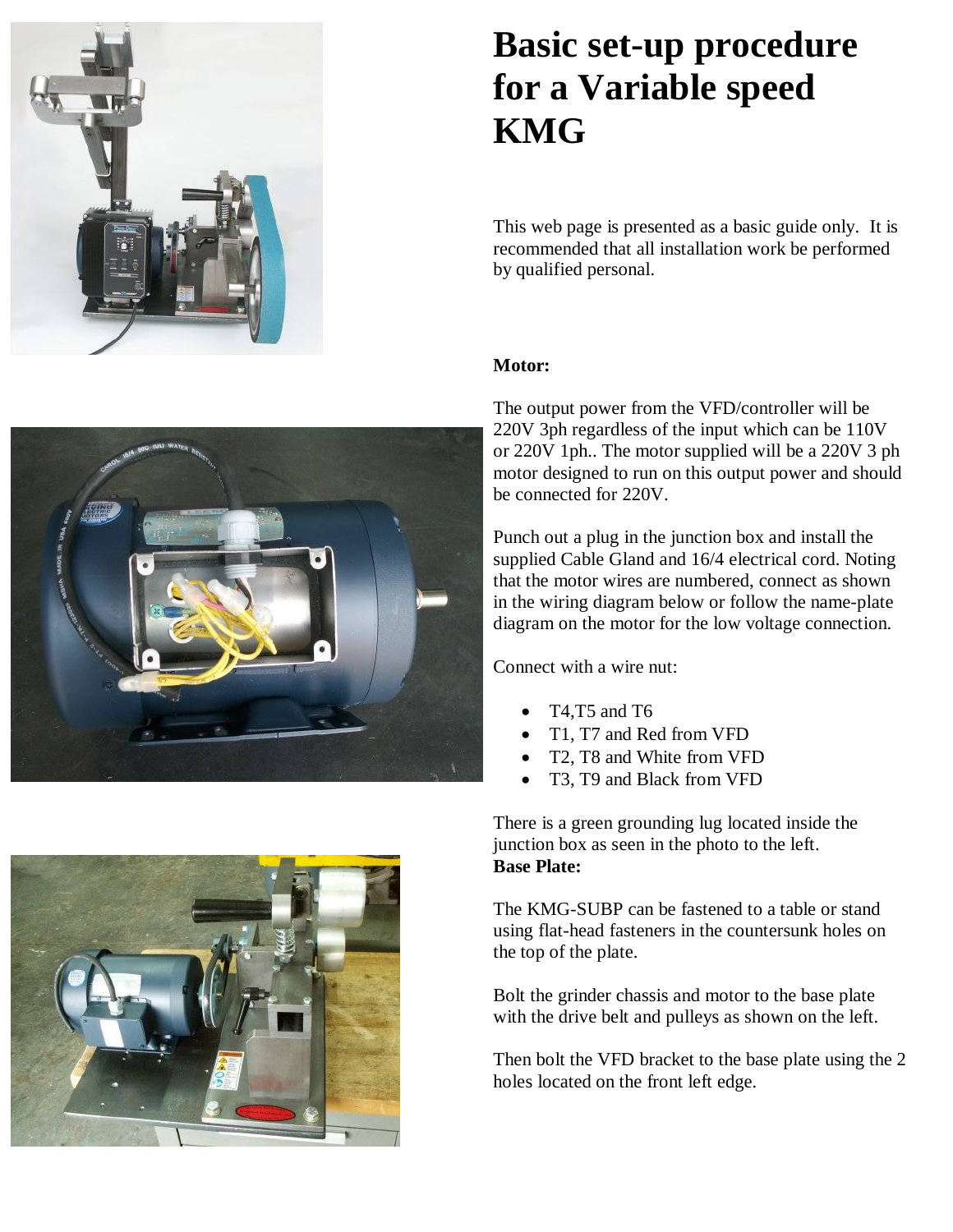

## **Variable Frequency Drive:**

Install the supplied "On/Off switch" according to the instructions included with the switch.

Install the supplied cable glands and seal the center hole of the VFD case.

Then mount the VFD onto the bracket previously mounted to the base plate.

#### **Connecting the Electrical Cords**

Referring to diagram below, connect the 16/4 electrical cord from the motor to the terminals and ground lug inside the VFD.

- Red to U
- White to V
- Black to W

Obtain a 14/3 (14 ga. 3 conductor) Cord to supply the incoming power to the VFD and connect to the terminals and Ground lug.

Referring to the VFD's factory supplied *Installation & Operation manual,*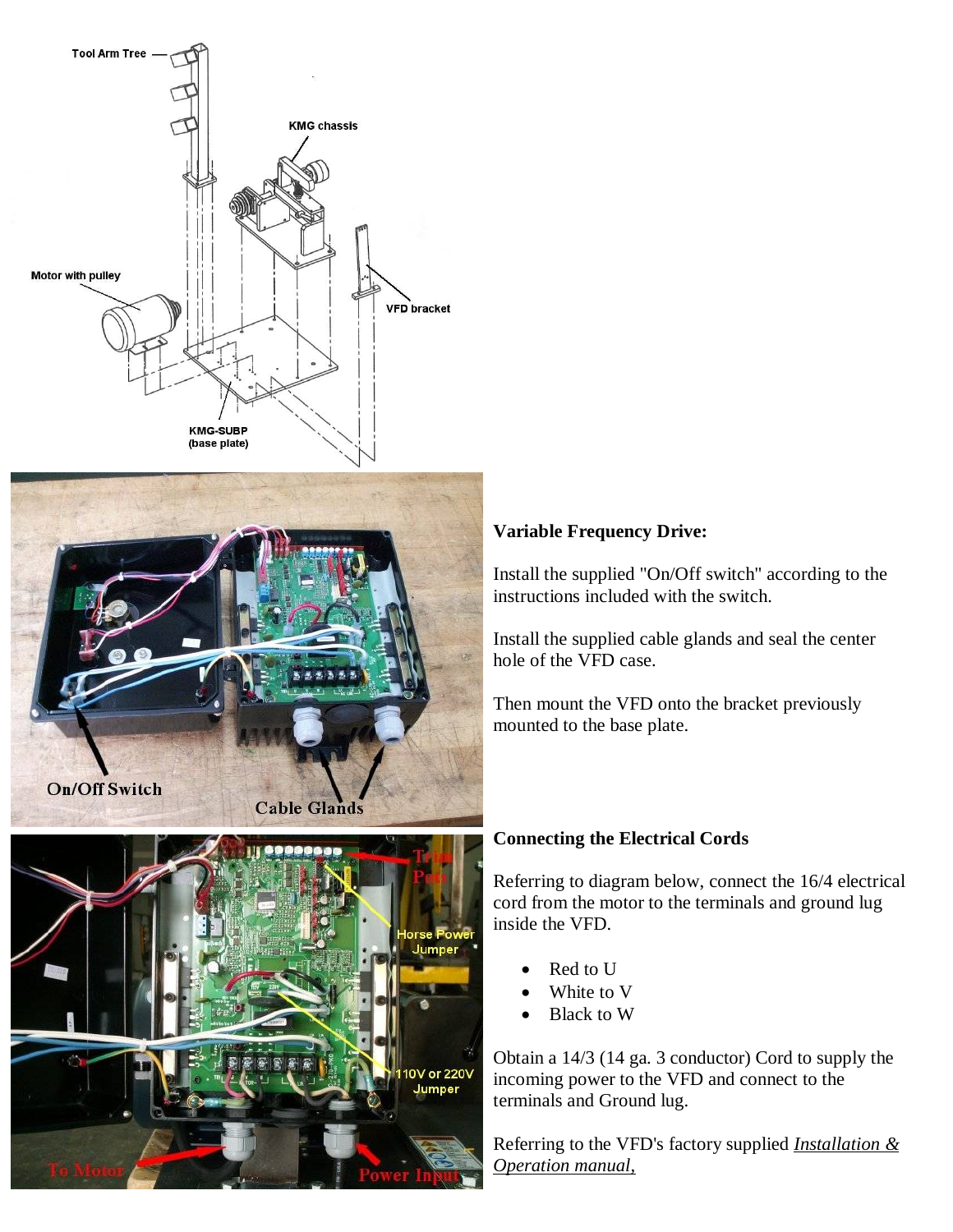Set the jumper on the VFD for the incoming power Voltage, 115V or 230V. See note in yellow in picture to the left. If you run the VFD on 115V, then you will need to move this wire to the 115V position.

Set the motor *Horse-Power* jumper for the appropriate motor size .

Due to different revision levels of the VFD's circuit board, check your VFD's documentation for specific instructions.



Wiring connections between the Motor and VFD

# Tuning adjustments for optimum performance

Through extensive testing, we suggest the following trim pot settings for the maximum performance of your Variable Speed KMG:

**MAX:** Turn all the way clock wise.

**MIN:** Approximately set at the 9:00 position and adjust to personal preference. This controls the grinder's speed when the "% Speed Knob" on the front cover of the VFD is turned to 0%. It is recommended to set this so that the grinder is still